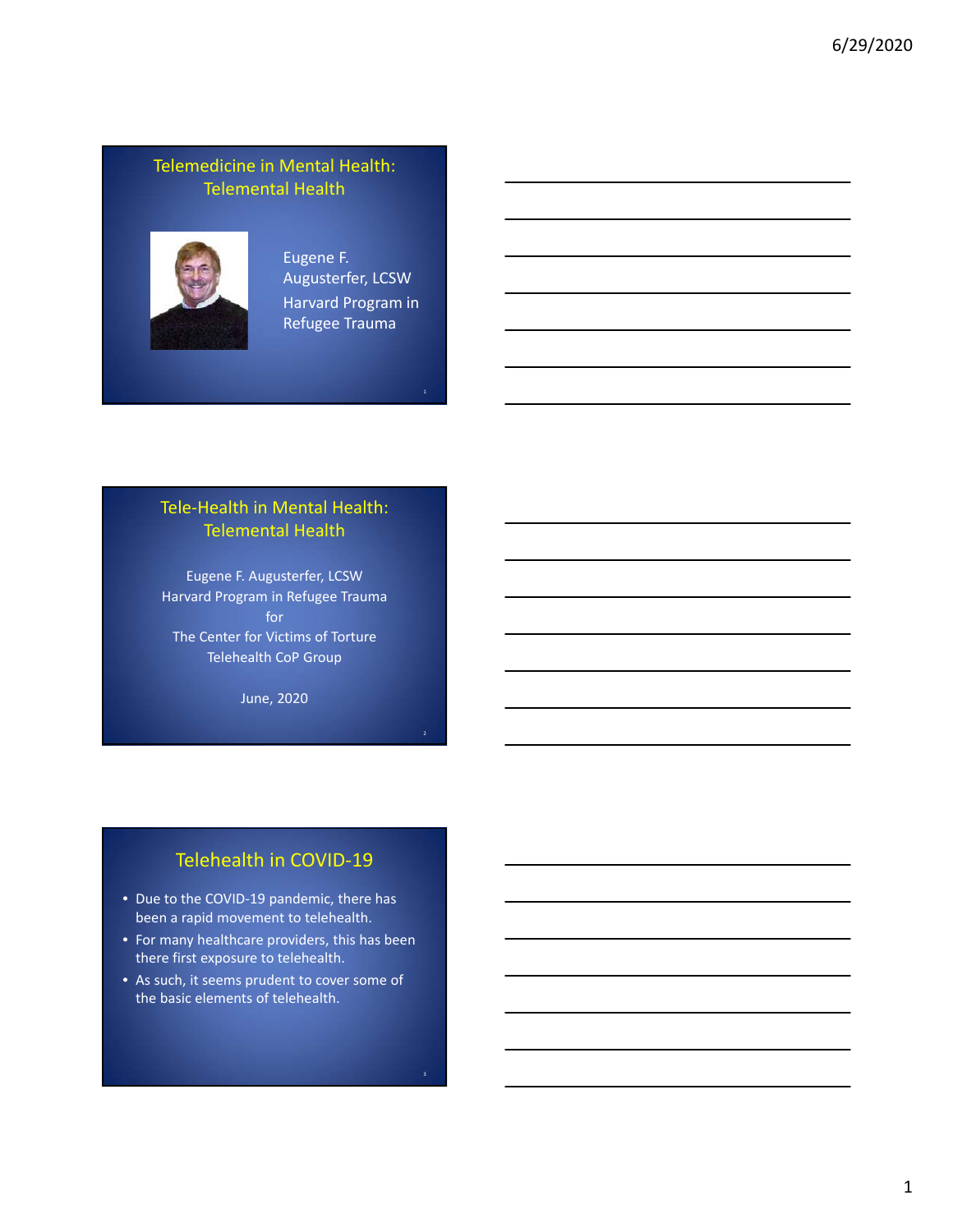#### Telehealth – Introduction

#### • What is telemedicine/telehealth?

- Telemedicine is a Medical Services Delivery System which utilizes telecommunications technology to enhance access to health care in remote and low resource settings.
- What is Telemental Health?
	- National Library of Medicine defines Telemental Health as: "the use of electronic communication and information technologies to provide or support clinical mental health care at a distance."

#### Telehealth ‐ Introduction

- History of telemedicine & Telemental Health – The first documented use of telecommunications technology to provide health care at a distance occurred in <sup>1920</sup> in Norway, where radio links were established to provide health care services to ships at sea.
	- Telemental health had its start in 1959 at the Nebraska Psychiatric Institute by using early videoconferencing to provide group therapy, long‐term therapy, consultation‐ liaison psychiatry, and medical student training.
	- The first formal study of Telemental Health was conducted at Harvard University Medical Center's Massachusetts General Hospital in the late 1960s under the pioneering efforts of Dr. Thomas Dwyer.

- Understanding Telemental Health
	- For purposes of this presentation, we will define Telemental Health as the provision of mental health diagnostic and/or therapeutic services and/or supervision, mentoring, and collaboration via real‐time encrypted interactive video‐conferencing.
	- Most Telemental Health programs use a system design that resembles a "hub‐and‐spoke" model, with an organization, medical center or hospital, serving as the hub and community‐based programs as the system's spokes.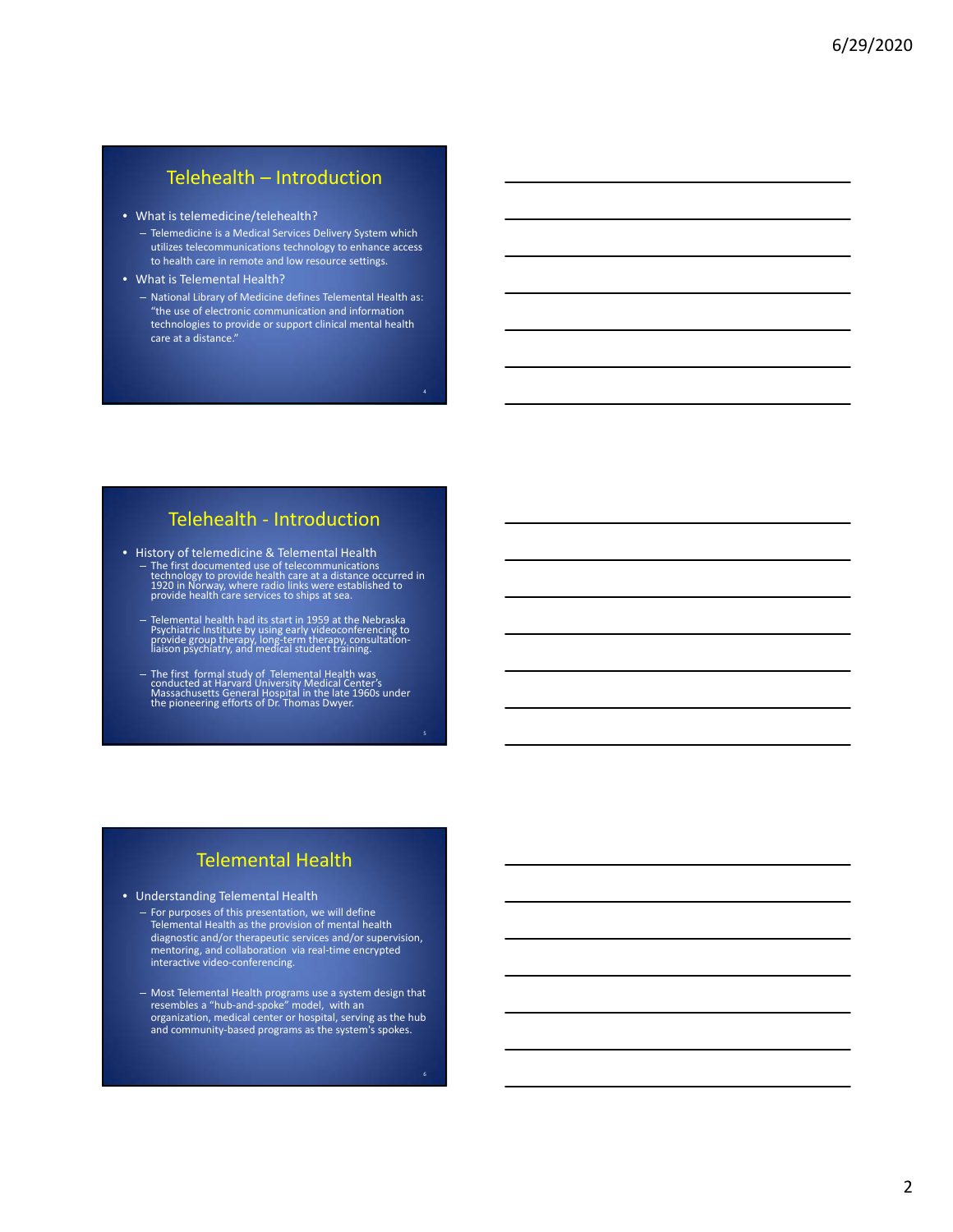Technology and Telemental Health

- Video Tele‐Conferencing, VTC, is the standard model used in Telemental Health, although other models, including "store and forward" \* models are in use.
- Depending on the need and availability of communications infrastructure, Telemental Health can use a variety of transmission modes, but most are using an encrypted internet protocol (IP) model. It is important to note that HIPAA requires a moderate level of encryption with patient encounters to insure patient privacy.

# Telemental Health

Understanding Telemental Health

- Patient satisfaction with Telemental Health is generally comparable to face‐to‐face.
- Literature suggests no discernable loss of diagnostic accuracy or subsequent outcomes for services provided via Telemental Health vs face‐to‐face.
- One study reported that Telemental Health is, in some ways, superior to face‐to‐face. (Rabinowitz, et al., 2006)

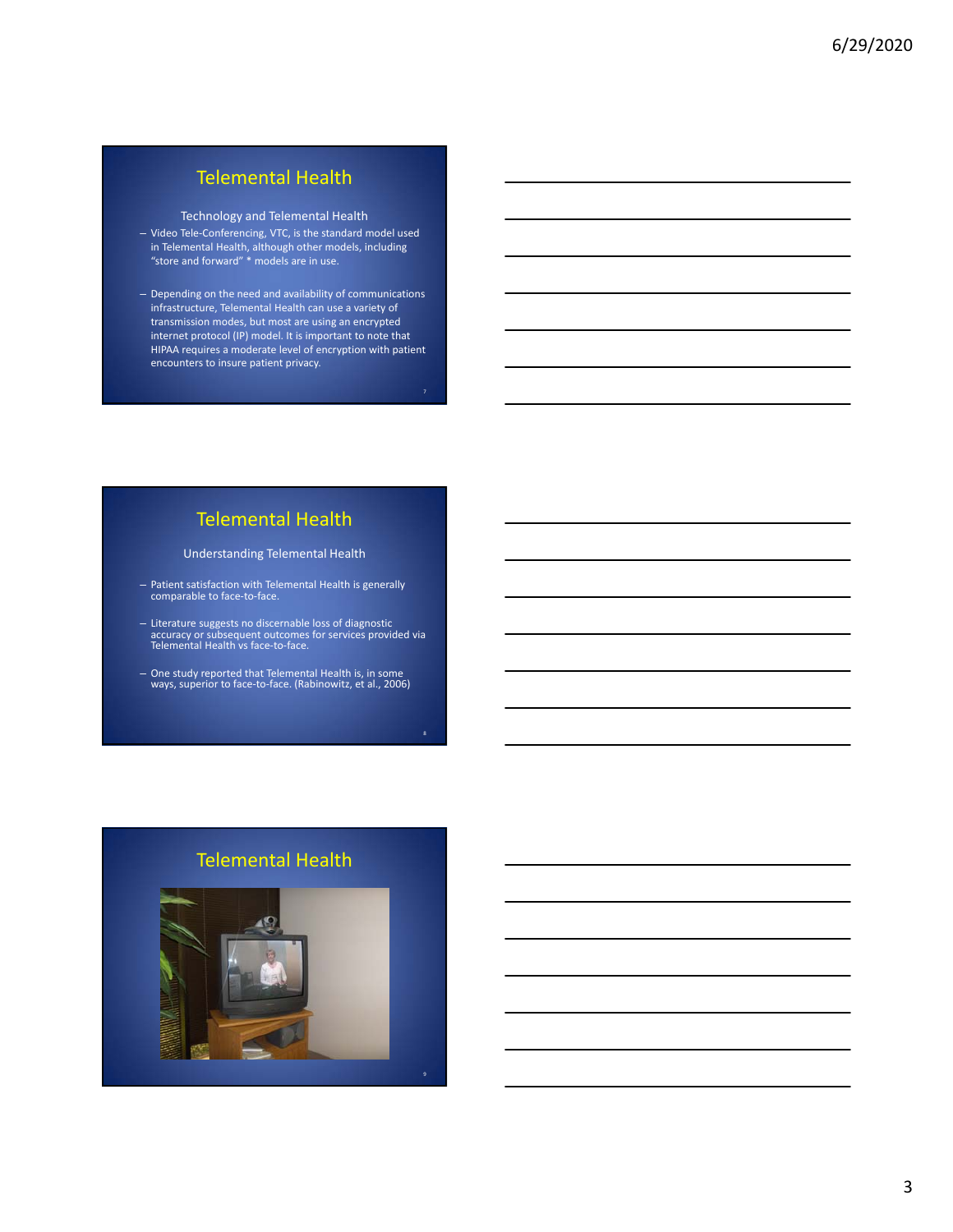• Understanding Telehealth transmission

– Bandwidth

- Movement to IP based systems
- Minimum of 384k
- Faster is better!
- Slow bandwidth can cause pixilation very problematic during a clinical encounter!

10

### Telemental Health

- Human Factors (provider side)
	- Familiarity with equipment is critical!
	- Eye Contact during the session is important
	- (Downward gaze) Doctor is "not interested, sad, or depressed"
	- (Direct gaze) Doctor is "Engaged, involved, and approachable"
	- 90+% of study participants agreed that eye contact was very important.

- Human Factors (patient side)
	- Patient orientation is critical a trial run is often useful!
	- Option for staff member to accompany patient is important, if available.
	- Freedom from distractions is very important (phone, TV, other background noise).
	- Privacy assured (no recording, visitors, observers without consent). A major concern of most patients.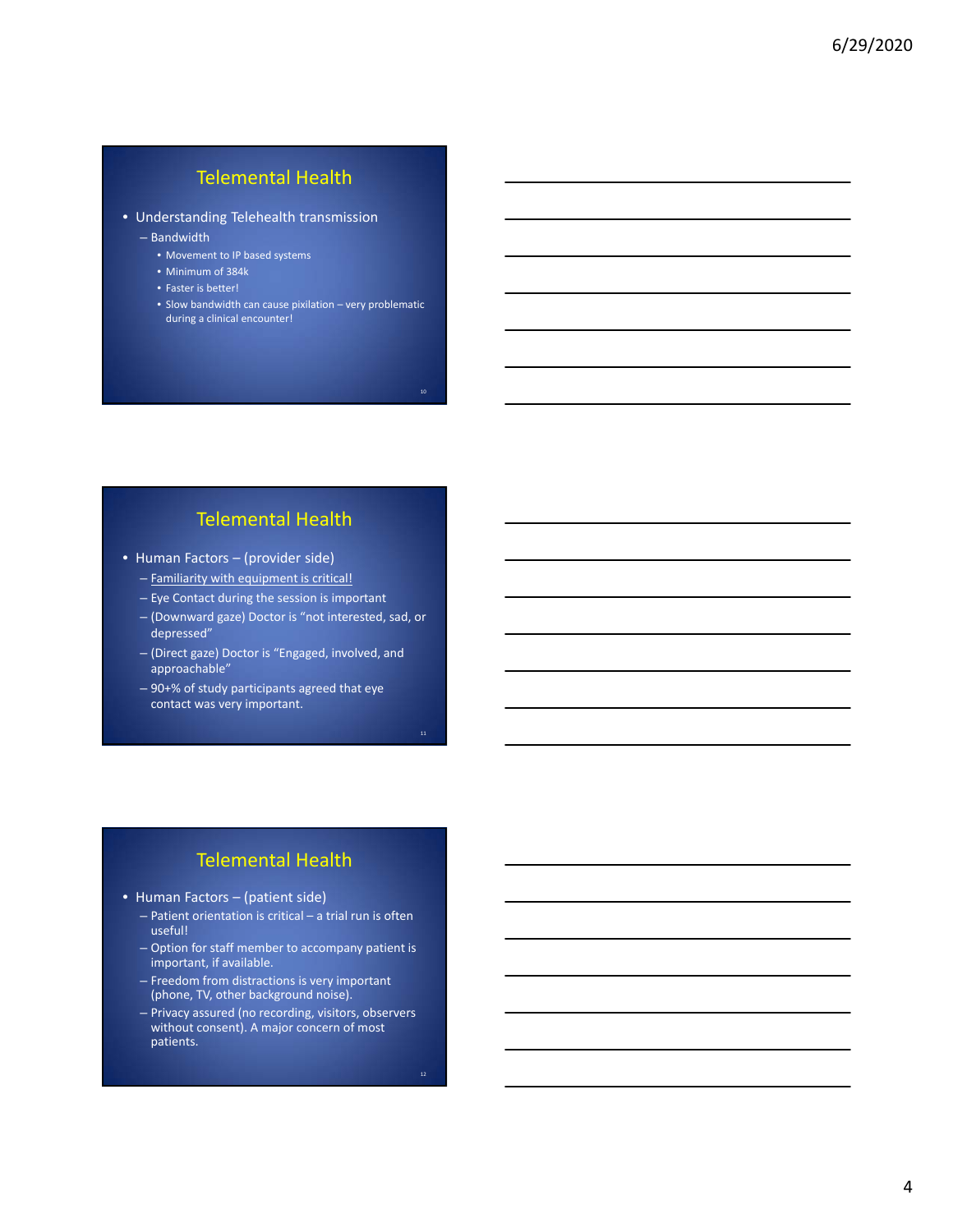- Lessons Learned:
	- Staff training and comfort with the technology is extremely important!
	- Establishment of a telehealth protocols (to be discussed in detail.)
	- Team meetings
	- Supervision & Training
	- Need for rapid tech support

#### Telemental Health

13

- The range of mental health services provided via telehealth is similar to those provided face-to-face, including:
	- Diagnostic evaluations/mental status examinations
	- Individual, group and family therapy
	- Medication management
	- Case management/treatment planning
	- Case conferences
	- Training and supervision ‐ to be discussed!

- CMS recognized mental health providers:
	- Psychiatrists
	- Clinical Psychologists
	- Clinical Social Workers
	- Clinical Nurse Specialist
	- Physician Assistant
	- Nurse Practitioner
	- Licensed Mental Health Counselors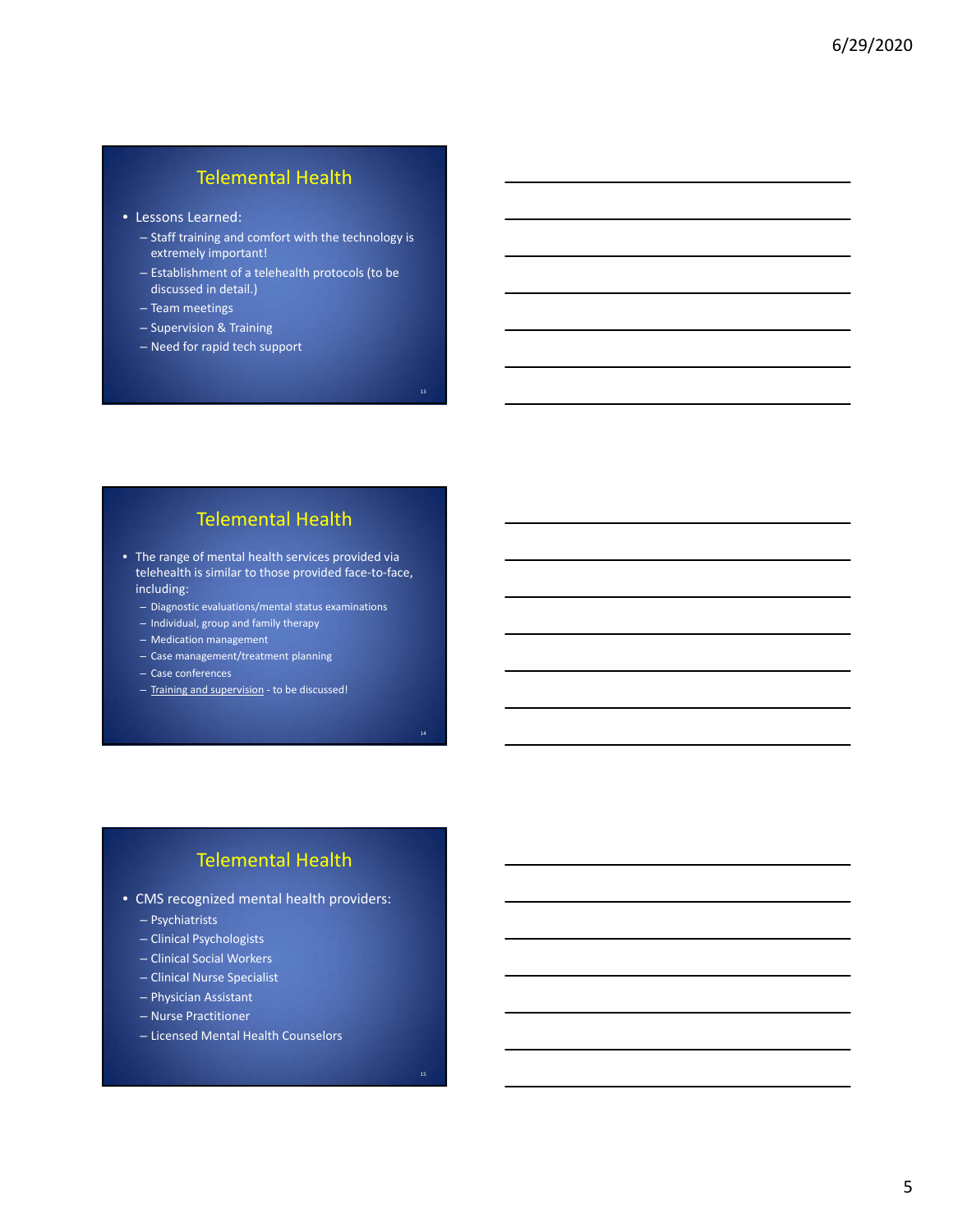- Telemental health protocols: (Provider side)
	- Training and orientation on the use of the technology is imperative!
	- Practice runs with another staff member is prudent.
	- Seeing oneself on the screen, as the patient will see you is important – Norm Alessi example.
	- Using a neutral background is important light blue is ideal.
	- $-$  Choice of clothing is important  $-$  plaids may cause pixilation.

#### Telemental Health

- Telemental health protocols: (Provider side)
	- You may need to provide more reassurance to the patient than in a face‐to‐face encounter. – Have back up telephone number in case the
	- telemedicine encounter fails technology is not perfect – be prepared!
	- Orient patient to the use of the technology and assure them that the same privacy rules are used as in a face‐to‐face encounter. Patients often express concern about privacy.

# Telemental Health

- Telemental health protocols: (Provider side)
	- Cross state licensing is a major issue! In a clinical encounter, a provider must be licensed in the state they practice in, but also in the state that the patient is in at the time of the visit. The patient site is called the "originating site". Laws are clear on this issue and some states, such as, California and New York, are particularly strict. - HIPAA compliance is a must! Using an encrypted
		- platform is required.

18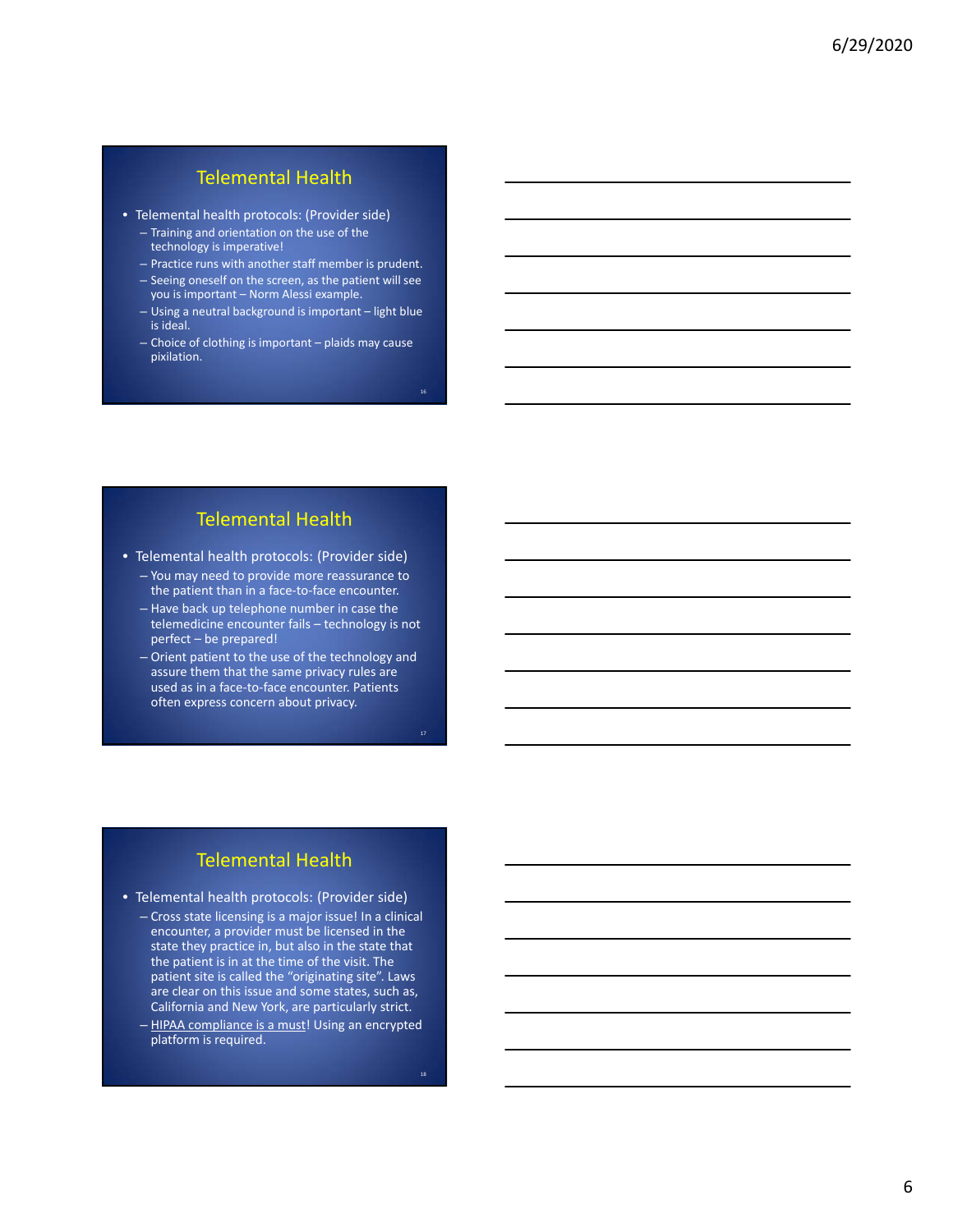- Telemental health protocols: (Patient side)
	- Patient safety first!
	- In a clinic setting, have on‐site staff available if needed in an emergency, such as, extreme agitation, suicidal gesture or attempt, etc.
	- In a remote encounter, have emergency telephone number available in case of high‐risk behavior.
	- Orient patient to the use of the technology and assure them that the same privacy rules are used as in a face‐ to‐face encounter. Patients often express concern about privacy.

19

20

## Tele‐Health Efficacy

Yellowlees, et al, examined telepsychiatry in emergencies and found that telepsychiatry improved access to psychiatric care in emergencies, including one‐time clinical events and public health situations associated with a mass disaster.

Yellowlees P, et al., Emergency telepsychiatry, *Journal of Telemedicine and Telecare*, 2008: 14(6); 277‐81

## Tele‐Health Efficacy

MSF examined 5,646 telemedicine encounters and report that time for the median time to answer a case<br>decreased from 20 to 5 hours. The quality assurance<br>scores were stable. User feedback was generally positive and 90% of referrers who provided a progress report stated that their case had been sent to an<br>appropriate specialist. The study concluded that offering direct specialist expertise in low-resource<br>settings improved the management of patients and provided additional educational value to the field physicians, thus bringing further benefits to other patients.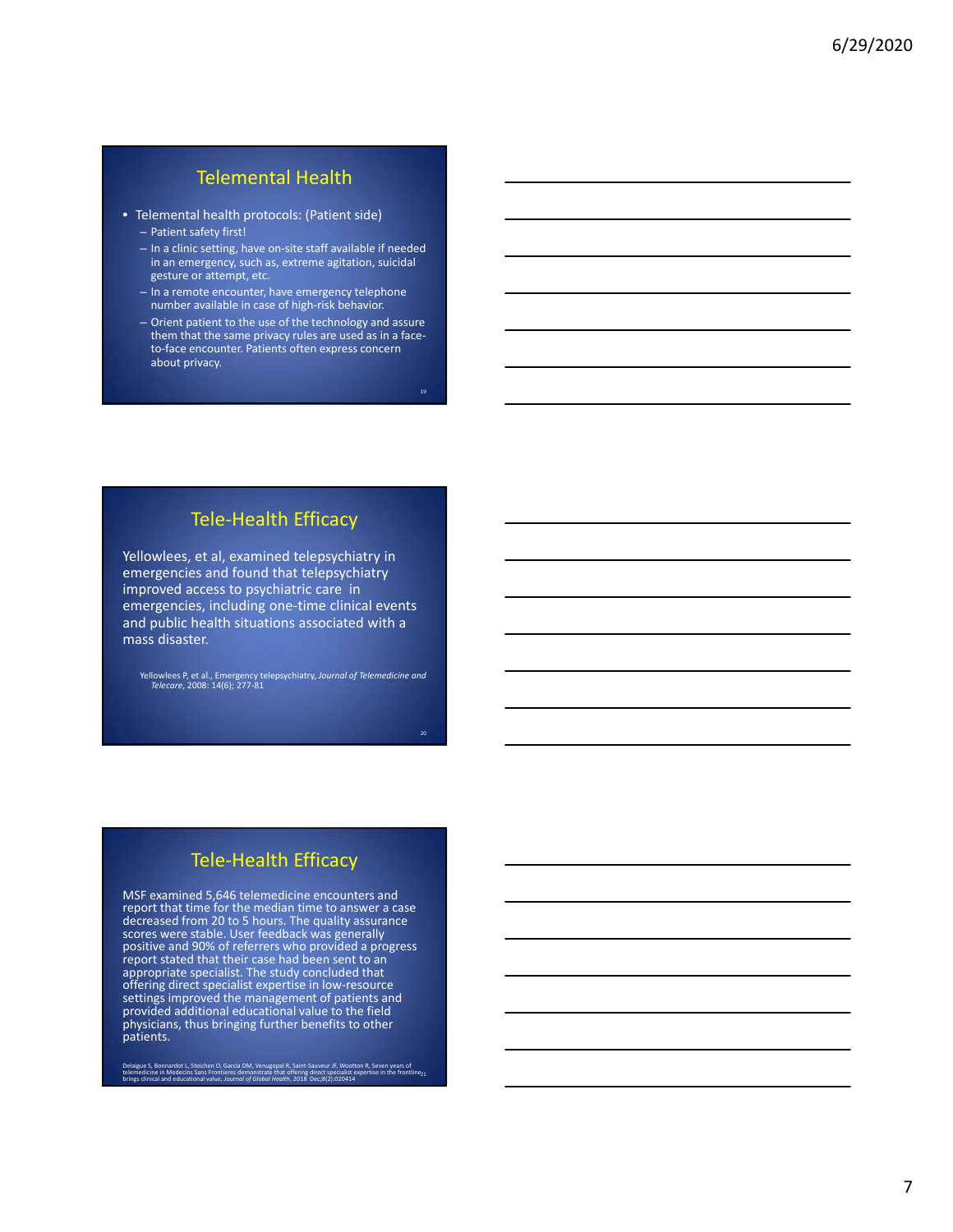# Tele‐Health Efficacy

Augusterfer, Mollica, et al examined the role of digital health/mental health in post‐disaster settings (a natural disaster and a post-conflict setting) and found that telemedicine is an effective tool to meet the need for evidence based mental health care in post‐disaster and low resource settings.

Augusterfer EF, Mollica RF, Lavelle J, Leveraging Technology in Post-<br>Disaster Settings: the Role of Digital Health/Telemental Health, *Current*<br>*Psychiatry Reports,* 2018 Aug 28;20(10):88.

## Tele‐Health Efficacy

Brandon et al studied the efficacy of Telehealth as <sup>a</sup> medium to train providers in distant locations and concluded that "telehealth represents a feasible<br>avenue for training and supporting leaders of psychosocial interventions. In addition, telehealth is particularly well suited to the need for training providers in areas outside urban centers or academic communities".

Brandon AR, Song L, Deal AM, Gellin M, Sherwood E, ...Rosenstein, DL, Using<br>Telehealth to Train Providers of a Cancer Support Intervention. Telemedicine and e-<br>Health, 21(10): 793-800, Oct 2015.

23

#### Tele‐Health Models

- Blended model a combination of face‐to‐ face contact with distance contact.
- The HPRT model uses the blended model in support of primary care providers in varied distant locations – similar to the consultation/liaison model.
- Face‐to‐face provider to patient model.
- $\triangleright$  Hub and spoke model excellent for teaching.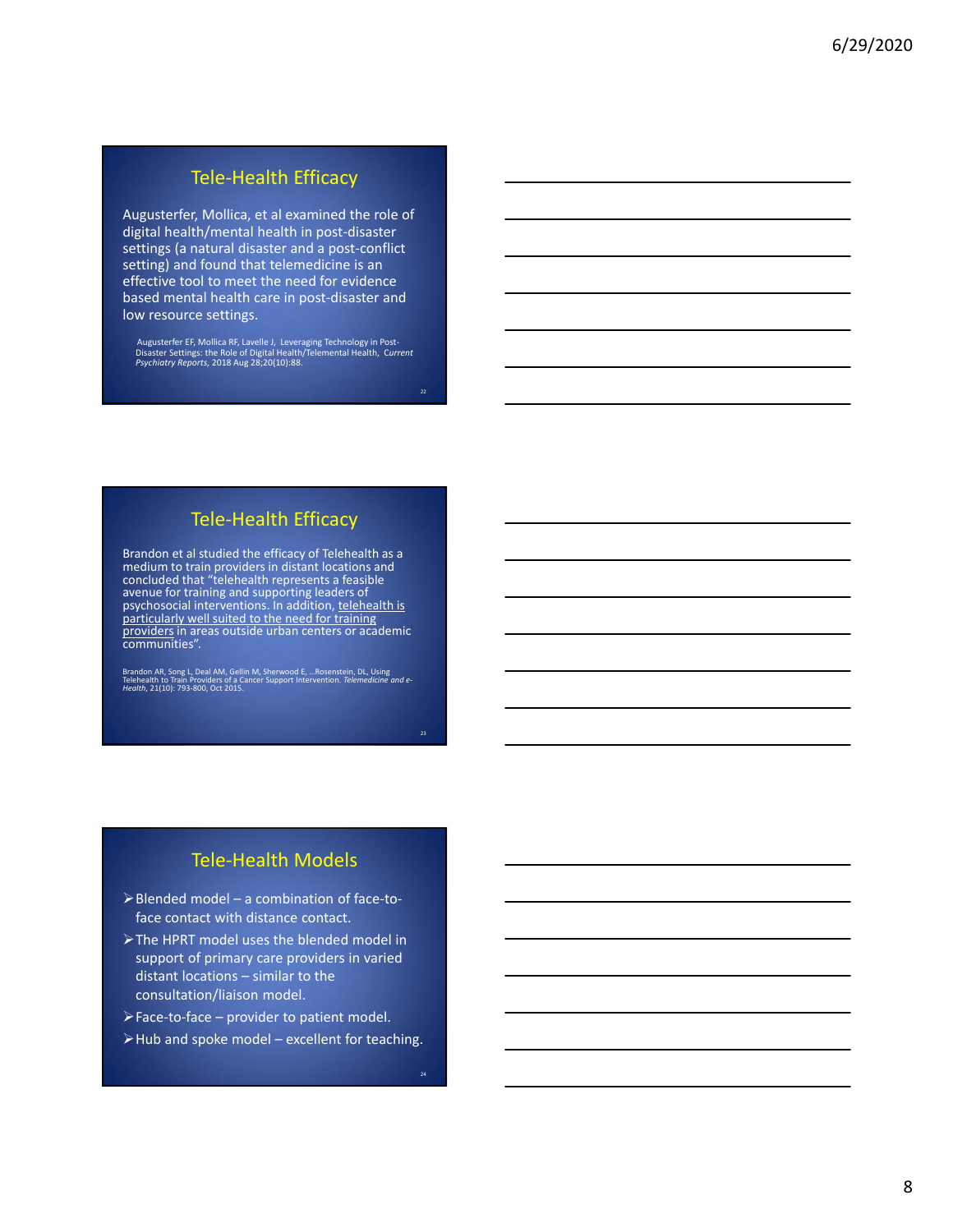#### Tele‐Health Health

#### Lessons Learned

- A blended program of face‐to‐face training and case supervision followed by an encrypted online platform to provide distance follow‐up training and case supervision has proven to be a successful model.
- Follow up surveys of participants and providers have indicated high level of satisfaction with the model.
- The model has helped create a strong global community of practice by providing ongoing support and education to clinicians working in remote and low‐ resource settings.

 $25$ 

26

27

## Tele‐Health Health

#### Lessons learned

- Significantly decreased loss of work time for providers and patients,
- In a hospital setting, more appropriate referrals for hospital admissions,
- Significantly shorter wait times for psych and substance abuse evaluations in the ER,
- Improved discharge planning and better post hospital follow‐ups,
- An excellent model for reaching hard to reach and underserved populations.

# Tele‐Health Film

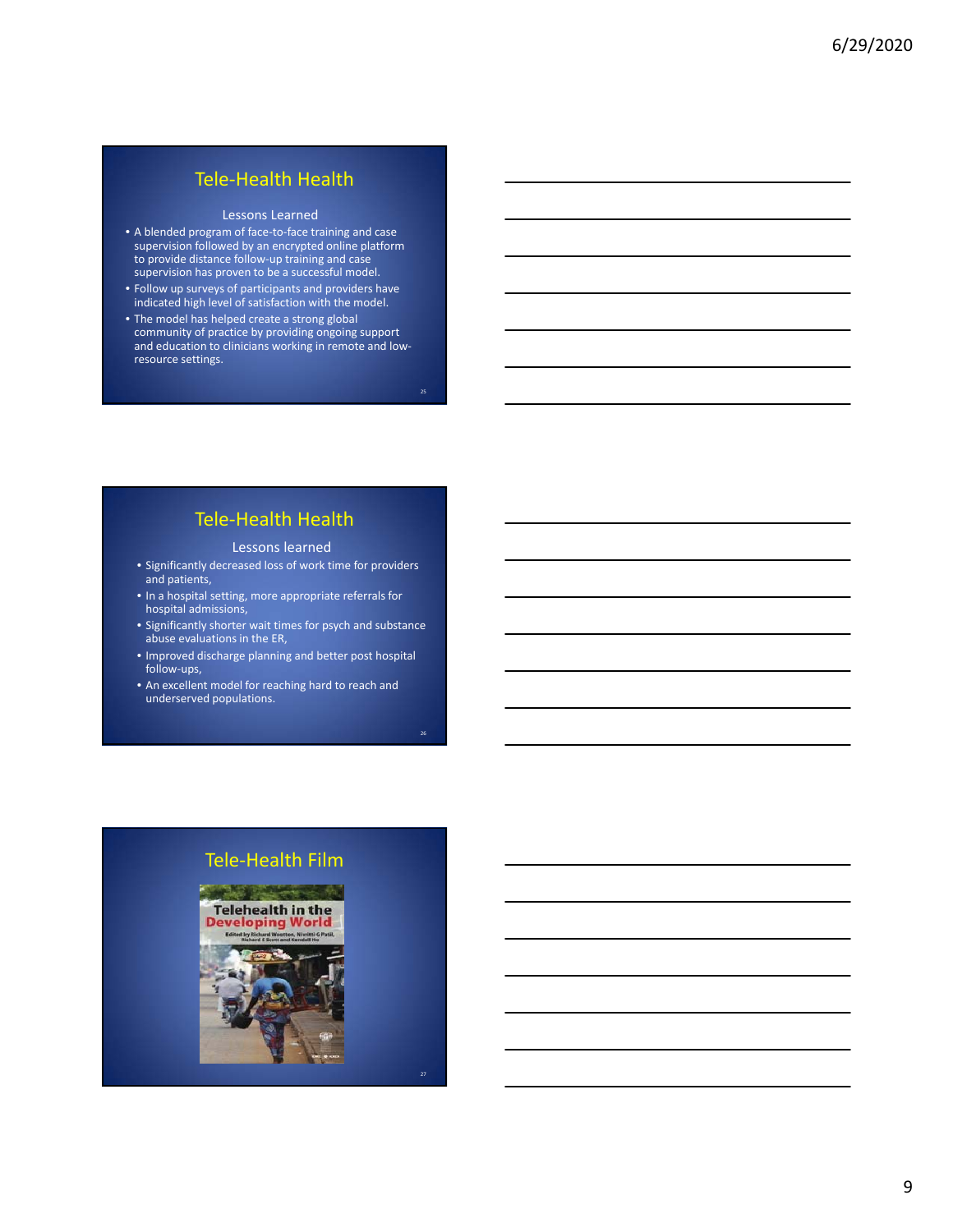## Tele‐Health

#### Conclusion and recommendations

- Training of personnel on the use of equipment, and comfort with its use is an essential component in establishing a successful program.
- Legal and regulatory issues, which vary state to state, will need to addressed, as needed.

#### Tele‐Health

#### Conclusion and recommendations

- Telemental Health, as stated in the introduction, utilizes technology to enhance access to specialty health care.
- After an initial orientation, provider and patient satisfaction is as good as, or better, than traditional face‐ to‐ face sessions.
- Telemental Health can improve provider isolation, thus helping build a community of practice, improve self‐care, and reduce the risk of professional burn‐out.

29

#### Tele‐Health

The Former Surgeon General of the United States, Richard H. Carmona, M.D., stated:

*"Telemedicine is one of the key medical delivery systems that will help us address the critical medical issues facing those of us in healthcare." Thus, leveling the field of knowledge from centers of excellence to remote and underserved areas.*